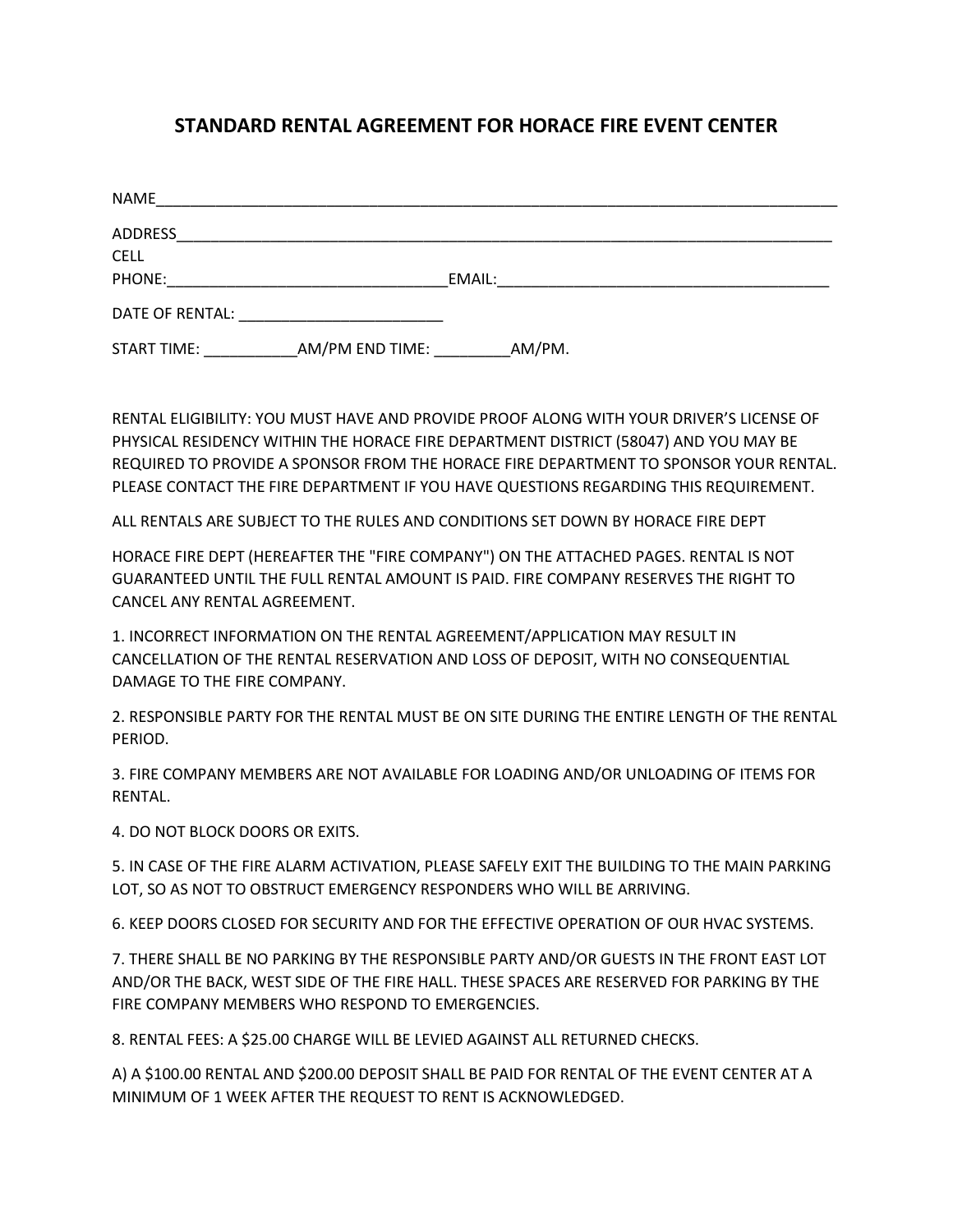B) THERE WILL BE NO RETURN OF THE \$100.00 RENTAL FEES FOR A SHORT NOTICE CANCELLATION BY THE RENTER WITHIN (15) DAYS OF THE EVENT DATE.

C) THERE IS A \$200.00 DEPOSIT ON TOP OF THE \$100.00 RENTAL FEE, THE \$200.00 WILL BE RETURNED IF THERE ARE NO DAMAGES OR CLEANING FEES. IF THERE ARE DAMAGES THAT REQUIRE MORE THAN \$200.00 THE RENTER WILL BE BILLED THE REMAINING AMOUNT.

9. EMERGENCY CONTACTS SHALL BE AS FOLLOWS:

LOCATION: HORACE FIRE HALL 413 MAIN AVE. HORACE N.D. 58047 EMERGENCY – 911

IMMEDIATELY NOTIFY HALL MANAGER / FIRE COMPANY REPRESENTATIVE OF ANY INCIDENT ON THE PROPERTY INCLUDING: FALL, INJURY, ACCIDENT, DAMAGE, OR ALTERCATION.

10. THE PREMISES SHALL BE USED FOR THE TYPE OF EVENT DESCRIBED ABOVE AND FOR NO OTHER PURPOSES.

11. HALL RENTAL SHALL INCLUDE THE USE OF THE EVENT CENTER FOR THE TIME AS AGREED UPON BY RENTAL PARTY AND RENTAL MANAGER.

12. DECORATIONS OF ANY NATURE THAT REQUIRE TAPE, NAILS, SCREWS, OR OTHER ATTACHMENT TO THE WALLS, DOORS, CEILING, WINDOWS, LIGHT FIXTURES, OR WOODWORK ON THE INTERIOR AND EXTERIOR OF THE BUILDING ARE PROHIBITED. THE USE OF CONFETTI IS PROHIBITED. ENTERTAINMENT MUST VACATE THE HALL UPON COMPLETION OF EVENT.

13. THE FIRE COMPANY CANNOT AND WILL NOT ASSUME ANY RESPONSIBILITY FOR ANY ARTICLES LOST, STOLEN, LEFT BEHIND IN THE HALL OR IN AND AROUND THE BUILDING.

14. CONDUCT: RESPONSIBLE PARTY AND GUESTS ARE REQUIRED TO CONDUCT THEMSELVES IN AN ORDERLY FASHION DURING THE EVENT AND WHEN LEAVING AFTER THE EVENT.

15. THE RESPONSIBLE PARTY SHALL BE ACCOUNTABLE FOR ALL PERSONS WHO ATTEND THE FUNCTION AND SHALL ENSURE THAT ALL PERSONS ACT IN AN ORDERLY, RESPONSIBLE AND SAFE MANNER. THE FIRE COMPANY THROUGH ITS BEVERAGE SERVERS AND HALL MANAGER RETAINS THE RIGHT TO TERMINATE THE EVENT OR EXPEL ANY PERSON OR PERSONS DUE TO DISTURBANCES IN THE HALL OR ON FIRE COMPANY PROPERTY, WHO ARE DEEMED TO BE UNRULY, UNSAFE, ILLEGAL OR DANGEROUS BEHAVIOR, OR WHO ARE IN VIOLATION OF ANY OTHER CLAUSE OF THE CONTRACT.

16. THE RESPONSIBLE PARTY SHALL ALSO BE ACCOUNTABLE FOR ANY DAMAGE OR DEFACEMENT TO THE LEASED PREMISES, OR FIRE COMPANY PROPERTY, CAUSED BY THEIR GUESTS OR EMPLOYEES DURING THE SUBJECT RENTAL, REGARDLESS OF CAUSE AND SHALL PROMPTLY REIMBURSE THE FIRE COMPANY IN FULL FOR SUCH DAMAGES.

17. THERE SHALL BE NO ILLEGAL ACTIVITIES, DRUGS, OR FIREARMS/WEAPONS ON THE FIRE COMPANY PROPERTY DURING THE EVENT (WITHOUT APPROVAL OF THE FIRE DEPT LIKE IN THE CASE OF FIRE ARMS TRAINING).

18. THE USE OF THIS PROPERTY SHALL BE IN ACCORDANCE WITH THE ORDINANCES OF THE TOWNSHIP AND THE LAWS OF THE COMMONWEALTH OF N.D. THE USE OR DISPENSING OF ANY ALCOHOLIC BEVERAGES SHALL BE IN ACCORDANCE WITH THE LAWS AND RULES OF THE N.D. AND THE POLICIES SET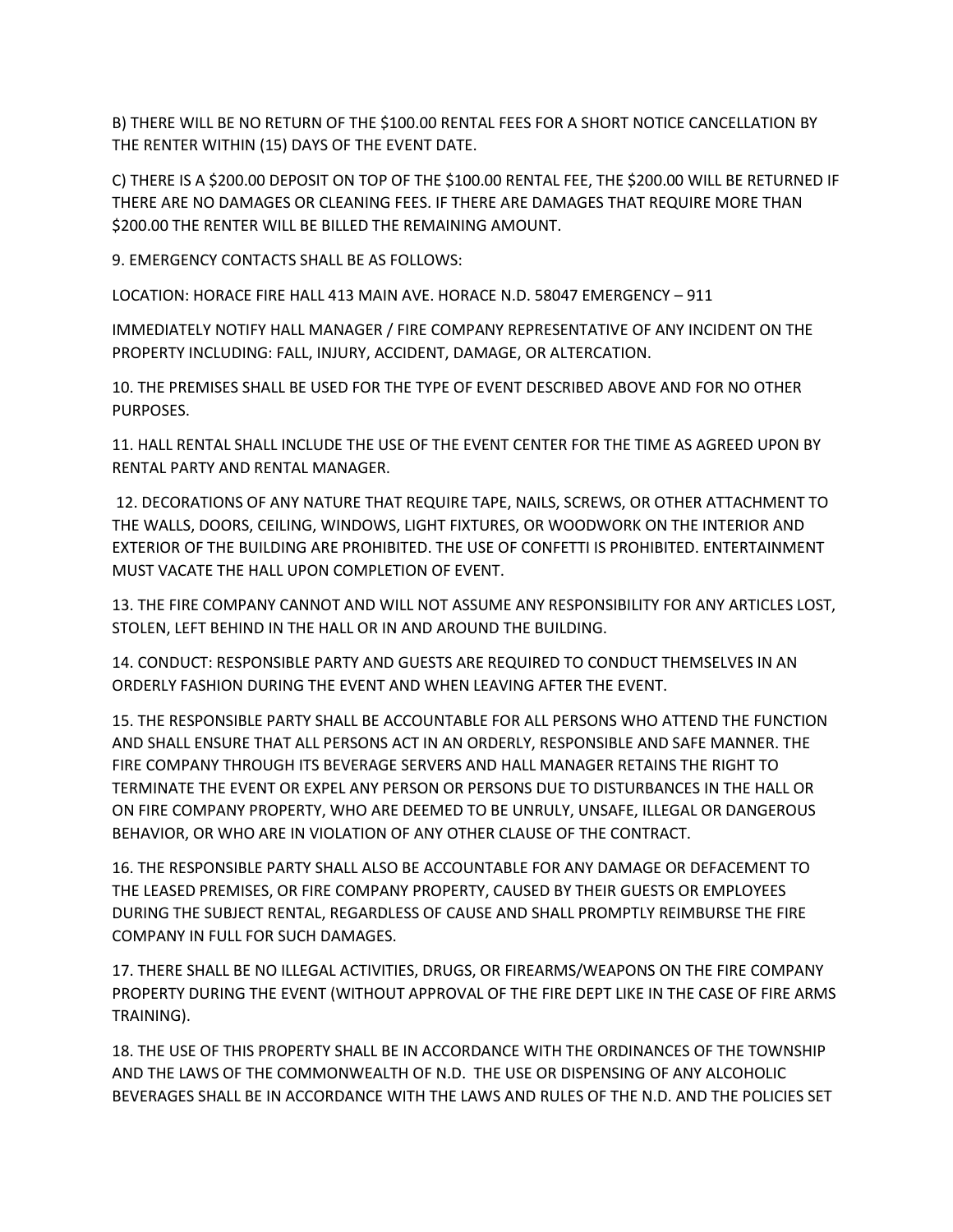BY THE FIRE COMPANY. THE OBSERVANCE OF THE AFORESAID RULES AND ORDINANCES IS THE SOLE RESPONSIBILITY OF THE INDIVIDUAL OR GROUP OR ORGANIZATION RENTING THE FACILITIES OF THE FIRE COMPANY.

19. NO SMOKING IS PERMITTED INSIDE THE FACILITY.

20. DO NOT DRAG TABLES OR CHAIRS, PLEASE CARRY THEM. DO NOT LEAN OR PUSH CHAIRS OR TABLES AGAINST THE WALLS.

21. NO OPEN FLAMES OR PYROTECHNICS ARE PERMITTED IN THE FACILITY OR ON THE PROPERTY. THE ONLY EXCEPTION SHALL BE SMALL TEA LIGHT CANDLES WHICH MUST BE IN APPROVED NONCOMBUSTIBLE HOLDERS AND MUST BE APPROVED BY THE HALL MANAGER.

22. IN CONSIDERATION OF THE LEASING OF THE PREMISES OF THE FIRE COMPANY TO THE UNDERSIGNED, THE UNDERSIGNED HEREBY RELEASES THE FIRE COMPANY, ITS OFFICERS, MEMBERS AND EMPLOYEES (COLLECTIVELY THE "THE FIRE COMPANY PARTIES") FROM ANY AND ALL SUITS, ACTIONS, COMPENSATION, CONSEQUENTIAL AND PUNITIVE DAMAGES, FROM ANY AND ALL PROPERTY DAMAGE, PERSONAL INJURIES, ILLNESSES, DEATH RESULTING FROM ANY OCCURRENCE OR ACCIDENT THAT MAY OCCUR AS A RESULT OF OR ARISE OUT OF LEASING OR USE OF THE DESCRIBED PREMISES BY THE RESPONSIBLE PARTY.

23. THE UNDERSIGNED HEREBY AGREES TO INDEMNIFY, DEFEND AND HOLD HARMLESS THE FIRE COMPANY PARTIES FROM ANY CLAIMS BROUGHT BY ANY PERSON OR ENTITY ARISING OUT OF OR RELATED TO THIS AGREEMENT.

24. THIS RENTAL AGREEMENT SHALL BE GOVERNED BY THE LAWS OF THE STATE OF N.D. THE PARTIES AGREE THAT JURISDICTION AND VENUE SHALL LIE EXCLUSIVELY IN THE APPROPRIATE TRIAL COURT OF THE COUNTY OF CASS TOWNSHIP OF UPPER PROVIDENCE IN WHICH THE PREMISES IS LOCATED, OR, IF APPROPRIATE IN THE UNITED STATES DISTRICT COURT FOR SUCH COUNTY

25. IN THE EVENT THAT ANY COURT OF COMPETENT JURISDICTION ENTERS A FINAL ORDER DETERMINING THAT ANY PROVISION OF THIS RENTAL AGREEMENT IS UNENFORCEABLE, ALL OTHER PROVISIONS OF THIS AGREEMENT SHALL SURVIVE AND CONTINUE IN FULL FORCE AND EFFECT.

RULES AND REGULATIONS CONCERNING KITCHEN USE AND CLEAN-UP FOR ALL CATERERS AND RESPONSIBLE PARTIES

1. NO PROPANE CYLINDERS ARE PERMITTED INSIDE THE BUILDING; ALL FACILITIES USED BY THE CATERER MUST BE LEFT IN A CLEAN AND ORDERLY CONDITION. THE RESPONSIBLE PARTY MUST ENSURE THAT ALL KITCHEN RULES ARE COMPLIED WITH.

2. NO OPEN FLAMES OR PYROTECHNICS ARE PERMITTED IN THE FACILITY OR ON THE PROPERTY. THE ONLY EXCEPTION SHALL BE SMALL TEA LIGHT CANDLES WHICH MUST BE IN APPROVED NONCOMBUSTIBLE HOLDERS AND MUST BE APPROVED BY THE HALL MANAGER.

3. CATERERS AND/OR RESPONSIBLE PARTIES ARE ASKED TO CLEAN UP THE KITCHEN WHEN DONE WITH RENTAL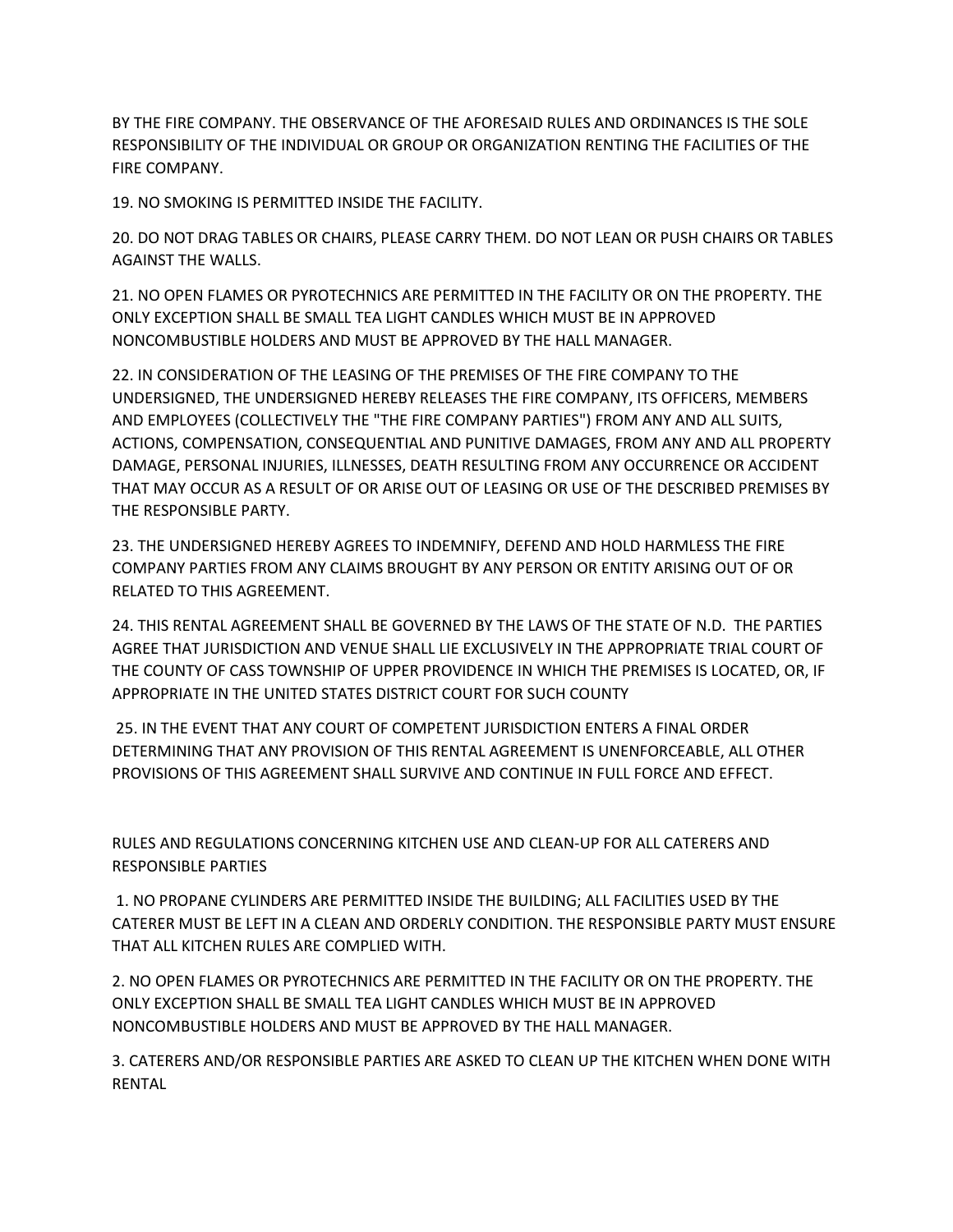4. REMOVAL OF ANY FIRE COMPANY PROPERTY IS EXPRESSLY PROHIBITED

5. NO DEEP FRYING OR HOT OIL COOKING IS PERMITTED INSIDE OR WITHIN 20 FT OF BUILDING.

6. THE PURPOSE AND INTENT OF PERMISSION TO USE THE STOVE AND OVEN IS FOR THE WARMING OF FOOD, NOT COOKING ON SITE.

7. ANY USE OF STERNO IS TO BE SUPPLIED AND PROPERLY USED AND MAINTAINED BY THE CATERER.

8. ALL COUNTERTOPS MUST BE WIPED DOWN. THE REFRIGERATOR, MICROWAVE AND THE FREEZER MUST BE EMPTIED COMPLETELY, WIPED OUT INSIDE, AND WIPED DOWN BEFORE LEAVING.

9. ALL TRASH AND RECYCLING MUST BE PROPERLY BAGGED, TIED AND DISPOSED OF IN THE DUMPSTERS PROVIDED OUTSIDE. TRASH BAGS WILL BE PROVIDED FOR YOUR USE.

10. THE STOVE AND OVEN MUST BE COMPLETELY TURNED OFF AND MUST BE WIPED DOWN AFTER USE.

11. SHOULD THE CATERERS AND/OR RESPONSIBLE PARTY FAIL TO COMPLY WITH THESE RULES, THE SECURITY DEPOSIT, IN PART OR IN TOTAL, MAY NOT BE RETURNED TO THE RESPONSIBLE PARTY AND SUCH DEPOSITS WILL BE USED TO COVER EXPENSES.

BY SIGNING THIS AGREEMENT, THE RESPONSIBLE PARTY AGREES THAT HE/SHE HAS READ AND AGREES TO ABIDE BY ALL PROVISIONS OF THIS CONTRACT AND SPECIFICALLY RULES LISTED ABOVE, AND THE ALCOHOL CONSUMPTION RULES (IF APPLICABLE).

ALCOHOL CONSUMPTION AGREEMENT THE PURPOSE OF THIS POLICY IS TO SET FORTH THE POSITION OF THE FIRE COMPANY WITH REGARD TO ALCOHOL CONSUMPTION. OUR POSITION IS THAT IF ONE CHOOSES TO DRINK ALCOHOL AT SOCIAL EVENTS, ONE SHOULD BE GUIDED BY MATURITY, RESTRAINT AND REGARD FOR THE WELL-BEING OF OTHERS. THE RESPONSIBLE PARTY MUST READ AND INITIAL EACH LINE ITEM LISTED BELOW CONCERNING THE CONSUMPTION OF ALCOHOL ON FIRE COMPANY PROPERTY.

\_\_\_\_\_\_\_\_\_ SELLING ALCOHOL AND/OR CHARGING ADMISSION IS STRICTLY PROHIBITED AND IS AGAINST THE LAW.

\_\_\_\_\_\_\_\_\_\_ ALL GUESTS WHO WISH TO CONSUME ALCOHOL ON FIRE COMPANY OWNED PREMISES MUST BE AT LEAST 21 YEARS OF AGE, AND MUST BE ABLE TO PROVIDE A PROOF OF AGE CERTIFICATE. A VALID DRIVER'S LICENSE OR A VALID NON-DRIVER'S PHOTO I.D. CARD WILL BE THE ONLY POSITIVE PROOF OF AGE.

THE SERVING OF ALCOHOL BY ANY ADULT GUEST TO A MINOR WILL BE CONSIDERED AS A VIOLATION OF THE RENTAL AGREEMENT AND WILL BE GROUNDS FOR IMMEDIATE TERMINATION OF